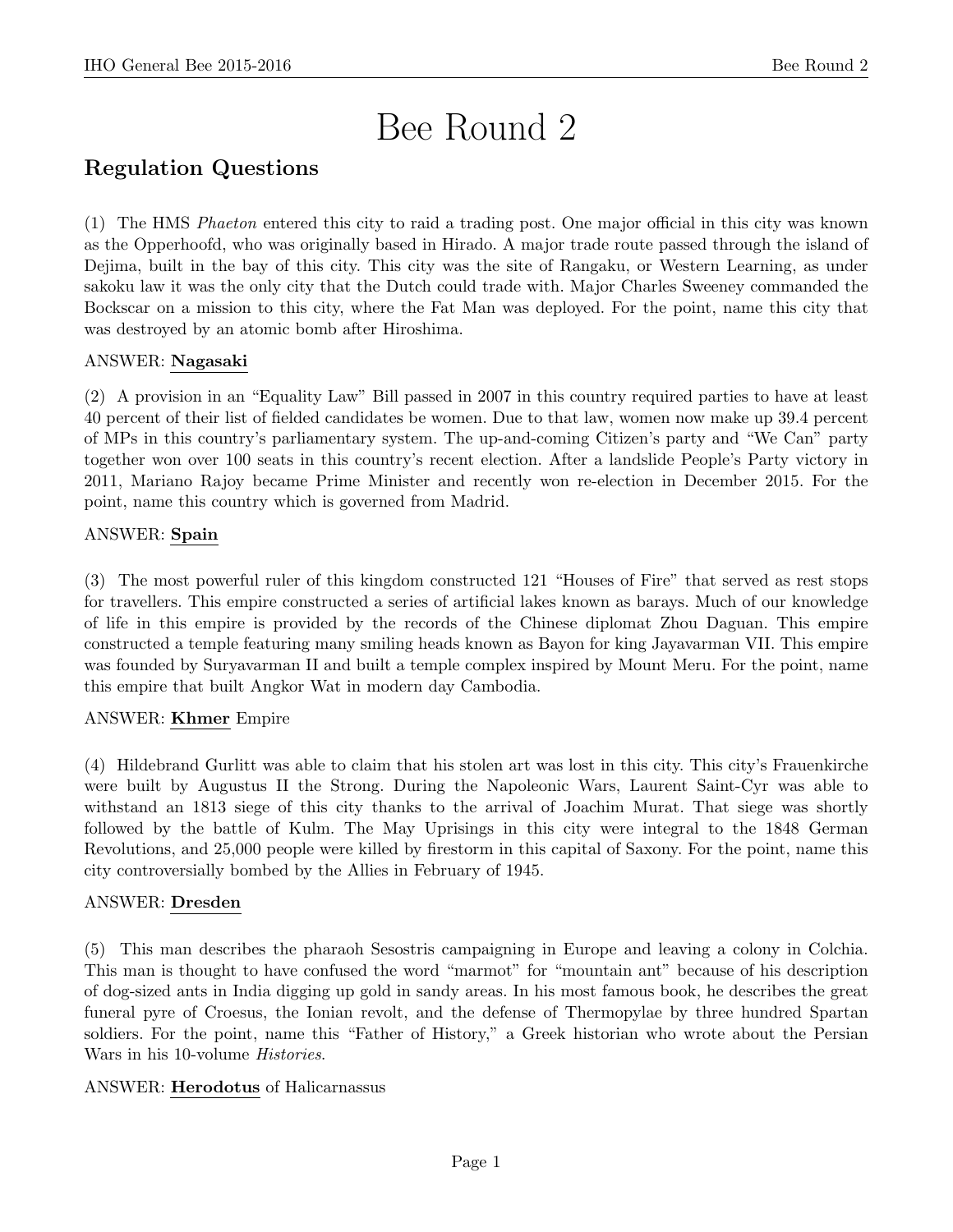(6) The Brasidians was a group of 700 of these people. Another group of these people was responsible for the failure of the Pausanius plot. With the perioeci [perry-oh-ee-kee], many of these people took advantage of an earthquake by revolting and fleeing to Ithome [ith-oh-mee]. Each autumn, it became legal to kill these people. The Krypteia was created to terrorize and kill these people, many of whom earned this status after the conquests of Laconia and Messenia on the Peloponnese. For the point, name these enslaved serfs of ancient Sparta.

ANSWER: helots (prompt on descriptions of (Spartan) slaves before mentioned)

(7) Richard Hofstadter connected this president to the rise of liberal American capitalism. He beat Richard Lawrence with his cane after Lawrence's two pistols misfired during an assassination attempt, and this president once killed Charles Dickinson in a duel for insulting his wife, Rachel. Henry Clay and John Quincy Adams conspired to keep this man out of office in the Corrupt Bargain of 1824. For the point, name this Tennesseean, nicknamed "Old Hickory," who was the seventh President of the United States.

#### ANSWER: Andrew Jackson

(8) One extended verse of this song asks, "What is wanted by this horde of slaves, traitors, and conspiring kings?" It ends with a call to "let their impure blood soak our fields," and begins by announcing, "the day of glory has arrived!" This song was written to raise morale during the War of the First Coalition and was originally titled "War Song for the Army of the Rhine." This song was unofficially replaced by "Partant pour la Syrie" during the reign of Napoleon III. For the point, name this song used as the national anthem of France.

ANSWER: la Marseillaise (prompt on the French national anthem before mentioned)

(9) Investors cannot legally purchase land in this country, but its government has given away millions of acres for soybean farming via the ProSAVANA project. Tourists flock to beaches on this country's Benguerra Island in the Bazaruto archipelago. The capital of this country underwent renovations in the PROMAPUTO plan and is located at the drainage of the Tembe and Umbeluzi. The overseas Carnation Revolution prompted a war between RENAMO and FRELIMO in this country, whose flag features an AK-47. For the point, name this former Portuguese colony, an African country with capital at Maputo.

#### ANSWER: Mozambique

(10) John Holwell gave an account of this event, for which an obelisk was erected at Dalhousie, then moved to St. John's Church in 1940. After this event, Mir Jafar betrayed Siraj ud-Daula in battle and gained the title of Nawab. This event took place inside Fort William, and only 23 people survived. This event led to Robert Clive's victory at the Battle of Plassey and the British takeover of Bengal. For the point, name this 1756 incident in which British soldiers were kept in an overcrowded dungeon overnight in Calcutta.

#### ANSWER: Black Hole of Calcutta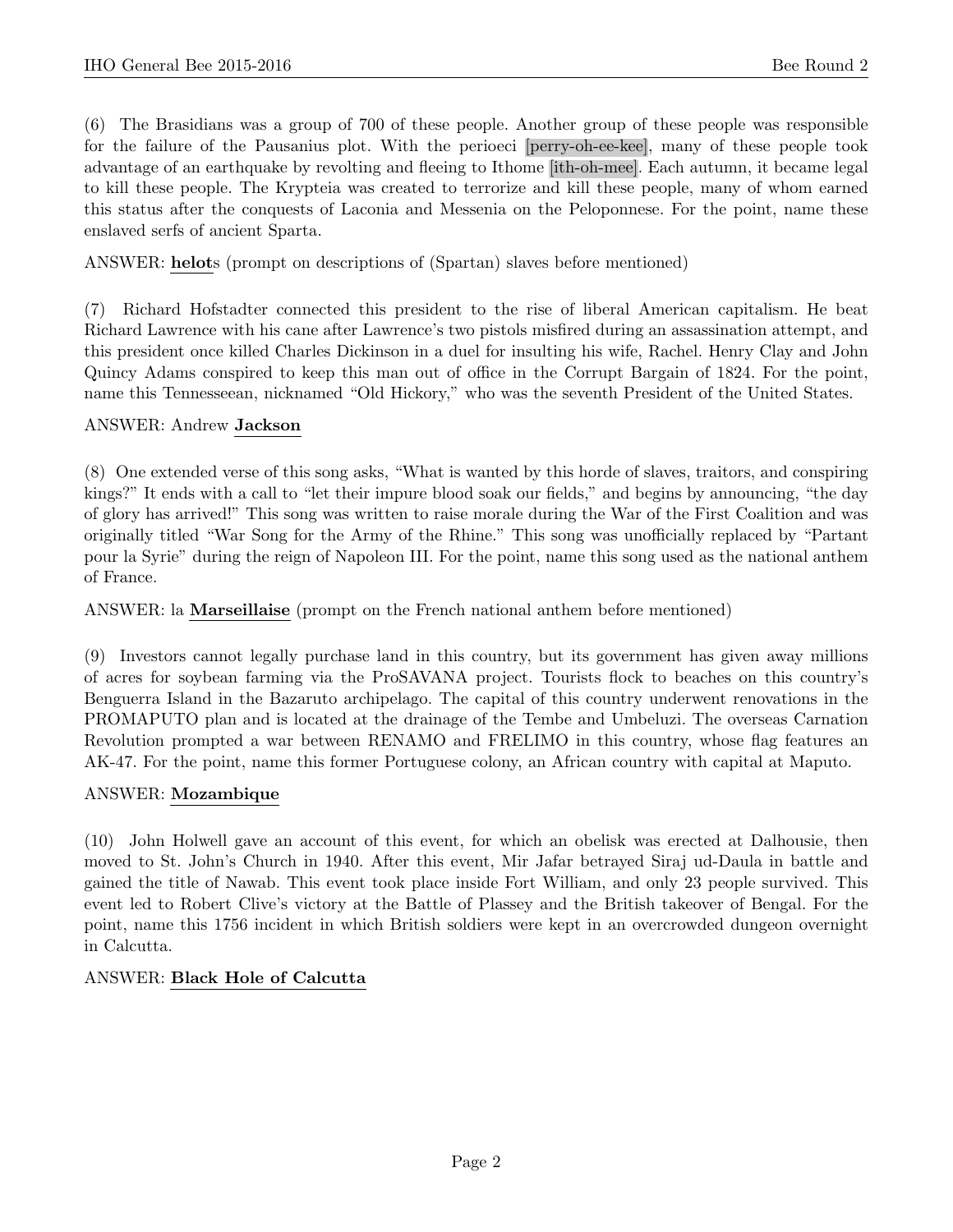(11) In Collins v. New Hampshire, the U.S. Supreme Court overturned a law requiring that this product be modified with pink food dye. In 1967, Wisconsin became the last state to repeal its ban on selling this product in its now-common color; in an attempt to avoid those bans in the early 20th century, this product was shipped with a capsule of dye that, when mixed in by hand, turned it yellow. This product was invented by a French chemist in response to Napoleon III's request for a cheaper cooking fat. For the point, name this vegetable oil-based alternative to butter.

#### ANSWER: oleomargarine (or oleo)

(12) A statue of this man was unveiled in 1904 to mark the resolution of a border dispute; that statue stands on the road between Mendoza, Argentina and Santiago, Chile. In a depiction of this figure in San Salvador City, he stands on the Earth at top of a tall concrete base. In a statue in Schwiebodzin [shway-bode-zen], Poland, this man wears a gold crown and is known as "The King." A thirty meter tall statue designed by Paul Lewandowski shows him with outstretched arms high above Rio de Janeiro. For the point, name this man who, in Michelangelo's Pieta, is held by Mary.

ANSWER: Jesus Christ (accept either or both names; accept Christ the Redeemer, Cristo Redentor, Christ the King, or the Divine Savior)

(13) This man gave the Gazimestan speech as part of the anti-bureaucratic revolution. This man was succeeded by Vojislav Koštunica [voy-SLAV kosh-tu-NEET-sa] after protesters took over the RTS television station in the Bulldozer Revolution. Operation Noble Anvil targeted this leader. He ordered the death of his rival Ivan Stambolić and signed the Dayton Accords. This man was subjected to a NATO bombing in 1999 and he became the first sitting head of state indicted for war crimes. For the point, name this President of Serbia who ordered ethnic cleansing during the Kosovo War.

#### ANSWER: Slobodan Milošević [Me-loh-sheh-vich]

(14) One of these things was created, probably out of copper, after Manderup Parsbjerg got into an argument over mathematics. Blaise Pascal claimed the "whole face of the world would have changed" had Cleopatra had a shorter one of these things. Danish astronomer Tycho Brahe had a metal one of these after part of the original was lost in a duel. According to legend, a cannonball fired by Napoleon's troops removed this object from the Sphinx. During mummification, the brain is extracted through, for the point, what body part used for smelling?

#### ANSWER: noses (accept artificial noses until "Cleopatra" is mentioned)

(15) The promulgator of this philosophy ended up being ripped apart by chariots as the result of a law that he had inspired. Fung Yu-Lan divided followers of this philosophy into groups such as the Shi and Shu. This philosophy, known as fa-jia, was laid out in the Book of Lord Shang. Hanfeizi espoused this philosophy, which inspired Qin Shi Huangdi to bury dissenting scholars alive. This philosophy was replaced by Confucianism under Han rule. For the point, name this strict Chinese philosophy that calls for undying obedience to the monarch.

#### ANSWER: legalism (or fa-jia before mentioned)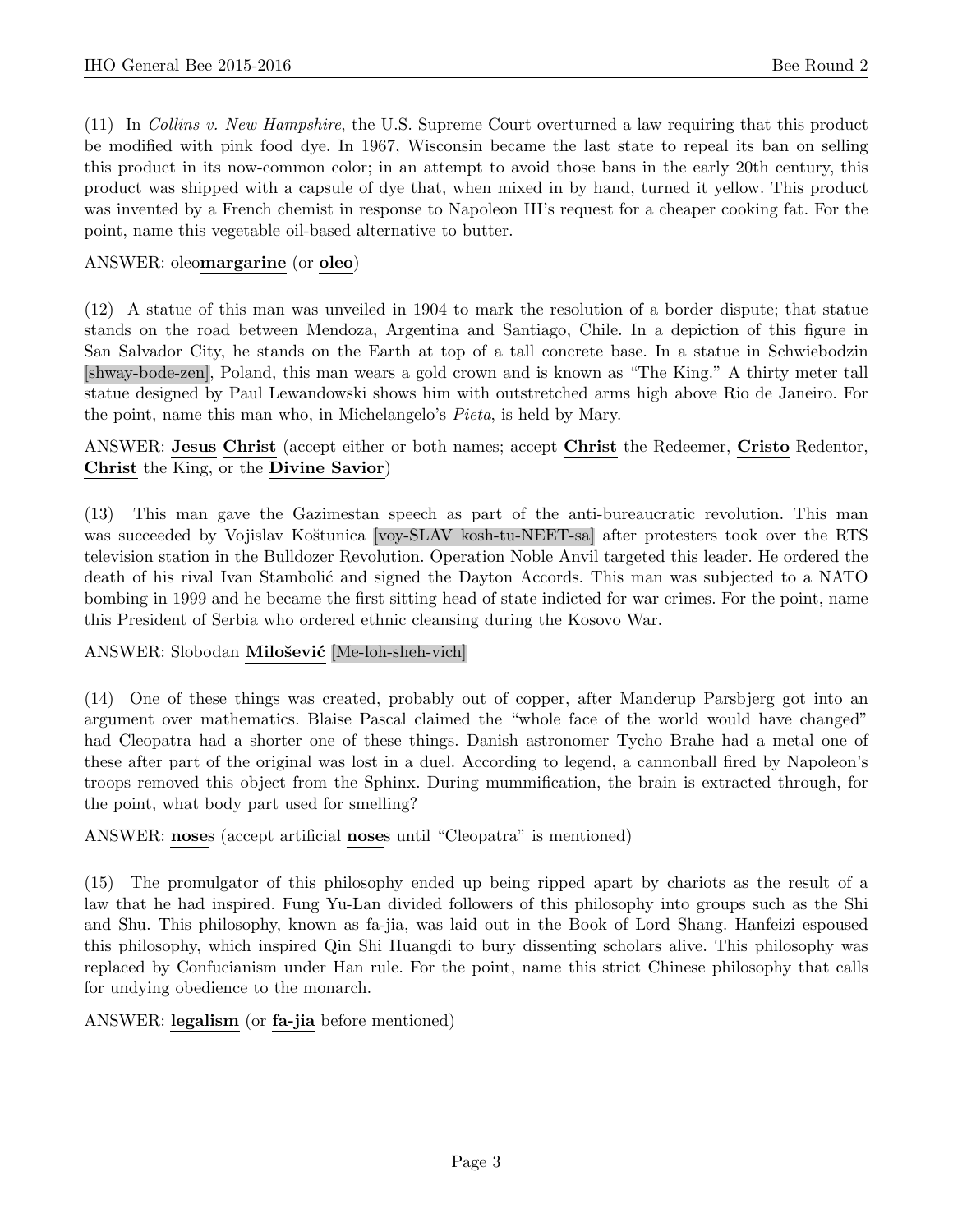(16) One government in this state used the slogan "Revolution in Liberty." Ren´e Schneider refused to allow a coup in this state in his namesake doctrine. Coups planned in this state include a tank putsch and Project FUBELT. The DINA secret police operated in this country where the Caravan of Death executed political dissidents. The Chicago Boys created this country's miracle and a democratically elected Marxist was overthrown with CIA backing here. For the point, name this South American country ruled by Augusto Pinochet and Salvador Allende from Santiago.

#### ANSWER: Republic of Chile

(17) This man was so focused on his religious duties that he almost caused a diplomatic disaster by refusing to meet with Sultan Al-Malik al-Nasir. This leader hired the Andalusian architect Al-Sahili to build the Djinguereber mosque in a city that also contained the University of Sankore. He caused inflation across the middle east by making a massively charitable and extravagant pilgrimage to Mecca, and also made Timbuktu a center of learning and Islamic culture for West Africa. For the point, name this 14th century Mansa of the Mali Empire.

#### ANSWER: Mansa Musa I (or Keita Musa)

(18) Yossef Romano was killed in an attack in this city. In response to that event in this city, a group sent condolence flowers to victims of retaliatory assassinations hours before those killings were carried out. Operation Wrath of God avenged that incident in this city, which was perpetrated by the Black September terrorist group. For the point, name this German city, whose hosting of the 1972 Summer Olympics was marred by a massacre of Israeli competitors.

#### ANSWER: Munich (accept descriptions of the Munich massacre)

(19) Asparukh began the first empire of these people. The Madara Rider is a rock relief left behind by these people, and it was found in a locale where rituals were performed to Tangra. These people began a second empire following the ascension of the Asen dynasty. They were victorious at the Gates of Trajan against their most famous foe. Following the defeat of these people at Kleidion, 99 out of 100 survivors were blinded and sent back to their king Samuel, who reputedly died of shock after seeing his troops. For the point, what people were notably defeated by the Byzantine emperor Basil II?

ANSWER: Bulgars (do not accept Bulgarians)

(20) One of these things turned Plymouth into a ghost town, though it technically remains the capital of its Caribbean island. Another of these things was studied by David Johnston, who died while radioing a warning message about it. One of these things came into existence in a Mexican cornfield, forming a scoria cone and killing three people before going extinct in 1952. Mexico's Paricutin, the Soufrière Hills on Montserrat, and Washington's Mount St. Helens are, for the point, what natural landform that can violently erupt?

ANSWER: volcanoes (accept volcanic eruptions or descriptions thereof)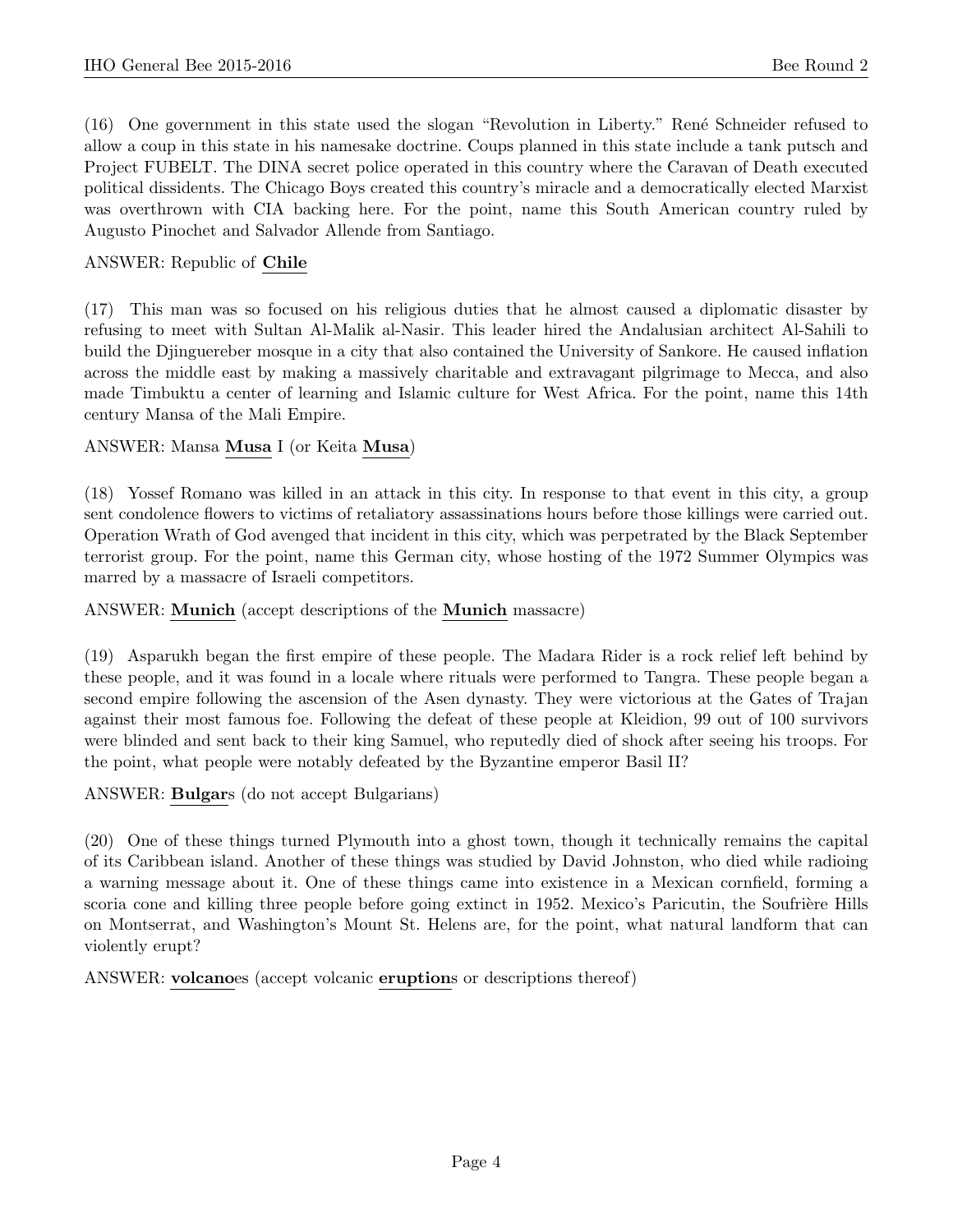(21) One ruler possessed this quality thanks to his alleged relation with Ninigi. A mirror at Ise was supposedly given to the first ruler with this quality. Public perception of this quality was shattered when the Jewel Voice Broadcast was played, marking the first time ordinary citizens had heard the voice of the Showa ruler. Though the truth is denied by the Yasukuni Museum, Hirohito renounced this quality following his surrender in World War II. For the point, name this quality that rulers of an Asian island country possessed as descendants of the kami Amaterasu.

ANSWER: divinity of the Japanese emperor (accept descriptions in either past or present tense)

(22) In the southern half of this ocean, the MS Oliva sank off of Nightingale Island, south of Inaccessible Island and the most remote inhabited island in the world, Tristan da Cunha. The Dixie Arrow was sunk off Cape Hatteras in this ocean during the Second Happy Time. The lack of "zigzag" maneuvers may have doomed one ship in this ocean, which was sunk by an *unterseeboot*. For the point, name this ocean in which the Lusitania and Titanic met their end.

#### ANSWER: Atlantic Ocean

(23) This action was preceded by the defection of Lucius Pinarius Scarpus. After this action, Antyllus was murdered in a temple, although Alexander Helios and Iullus were spared. This action was preceded by a battle where the winners captured Methone under Marcus Agrippa. After this action, one participant was subject to a *damnatio memoriae*. The performer of this action's lover later performed a similar action with an asp. For the point, name this action performed by a triumvir in his lover Cleopatra's arms that gave Augustus control of the Roman Empire.

#### ANSWER: Mark Antony dying (or Mark Antony committing suicide or anything indicating that he died)

(24) The removal of these objects by the forces of Gustav Vasa caused Nils Dacke to revolt. The introduction of these objects has been attributed to St. Paulinus of Nola. A famous one of these has an inscription referring to the Book of Leviticus and bears the name of its repairmen, John Pass and John Stow; that object was used after the death of John Marshall, when it acquired a large crack. Westminster Palace's clock tower's nickname of Big Ben actually refers to, for the point, what type of musical object that often ring in churches?

#### ANSWER: bells

(25) Rene Arend worked for this company in the 1970s and 1980s, inventing one of its products after it exhausted the national supply of chicken. This company started charging children ten cents for one of its products after San Francisco banned it from giving them away. In 2003, this company stopped using MSP, sometimes known as "pink slime," in the production of its nugget-shaped chicken. Some economists judge the purchasing power of a country on an index of this company's central product. For the point, name this global restaurant chain that sells Big Macs.

#### ANSWER: McDonald's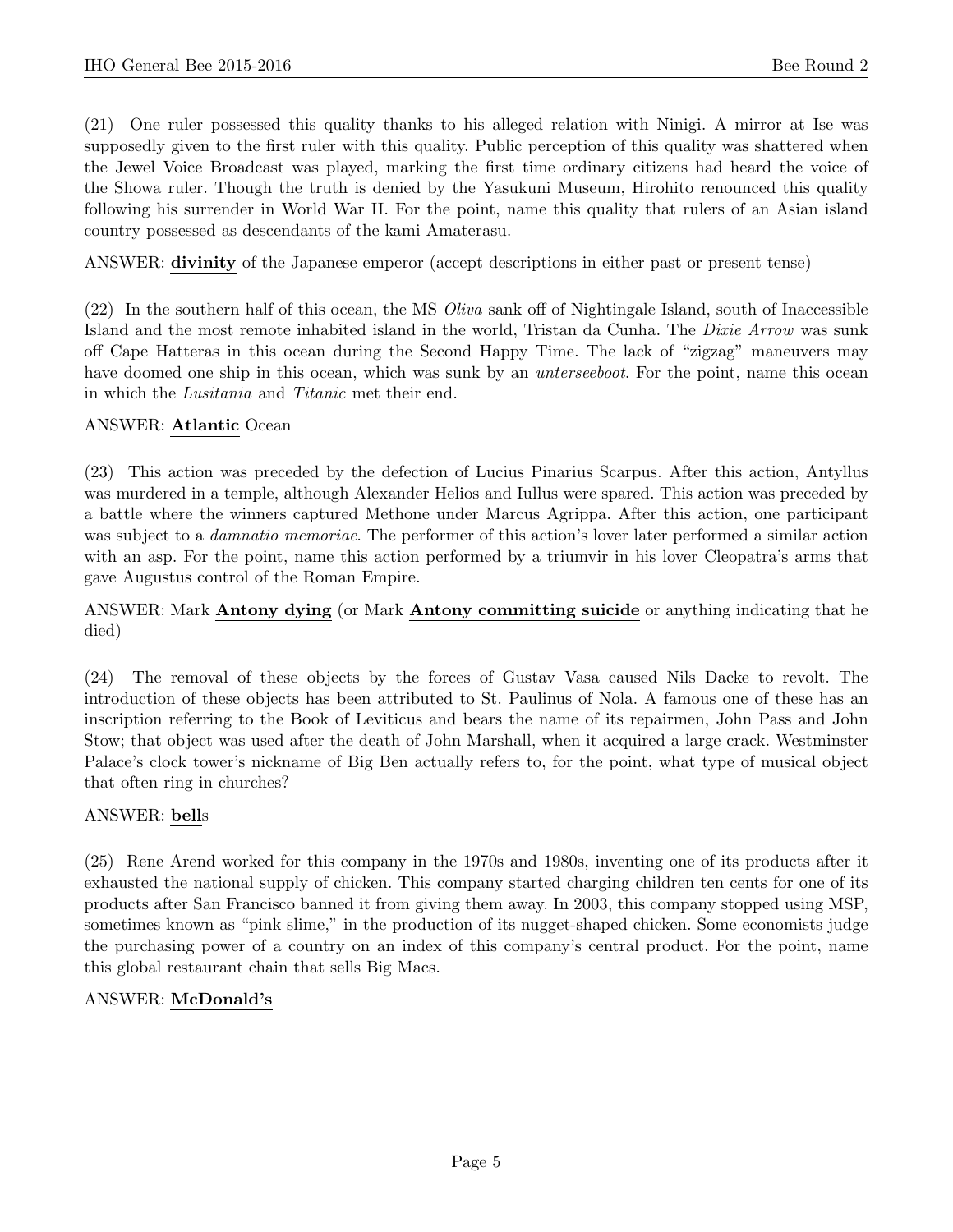(26) Isaac Smith was the first member of this man's crew to set foot in "Sting Ray Harbour". This explorer included 7,860 pounds of sauerkraut on his provision list during one voyage to prevent the onset of scurvy. This man's death came after his men dismantled a ritual space and his attempt to pay for it with a low ball offer of two hatchets was refused. Joseph Banks discovered his namesake plant the Banksia while in Botany Bay where this man's ship, the *Endeavour*, landed. For the point, name this explorer who died in Hawaii and was the first European to reach New Zealand and Australia.

#### ANSWER: Captain James Cook

(27) One person with this surname used the pseudonym "Humphrey Ploughjogger" when submitting political essays to newspapers. During a trial, one person with this surname noted that "facts are stubborn things" while defending Thomas Preston. One person with this surname made the request "Remember the ladies" in a letter to her husband, the only Federalist president. For the point, give this surname of Abigail and John, the second President of the US.

#### ANSWER: (John and/or Abigail) Adams

(28) The Yaik group of these people captured Saraichik in 1580 and they changed allegiance after the Pereyaslav Agreement. A group of these people were known as the Zaporozhians and were ruled by a Hetman. Yermak Timofeyevich was one of these people who conquered Sibir. This group of people sacked Kazan but then lost the Battle of Tsaritsyn during Pugachev's Rebellion. The White Army was dominated by, for the point, what nomadic group of steppe horsemen who fought for Russia?

ANSWER: cossacks (prompt on Russians before mentioned)

(29) The Allaire Report was commissioned by the government of this province. Bill 101 is an important piece of legislation in this province. After the Great Darkness, this province underwent the Quiet Revolution. The Charlottetown and Meech Lake Accords tried to get this province's approval of a constitution. The only peacetime use of the War Measures Act by Pierre Trudeau occurred after the kidnapping of Pierre Laporte and James Cross during the October Crisis in this province, home to the FLQ. For the point, name this French-speaking province of Canada.

#### ANSWER: Quebec

(30) The "Last Smile" of one leader of this country was captured by photographer Bill Foley. That leader of this country was targeted by a fatwa ordered by Omar Abdel-Rahman, carried out during an anniversary celebration of this country's Operation Badr. The grenade-lobbing Khalid Islambouli killed this country's president during that annual parade celebrating its military occupation of the Suez Canal during the Yom Kippur War. For the point, name this country where Anwar Sadat was assassinated in Cairo.

#### ANSWER: Egypt